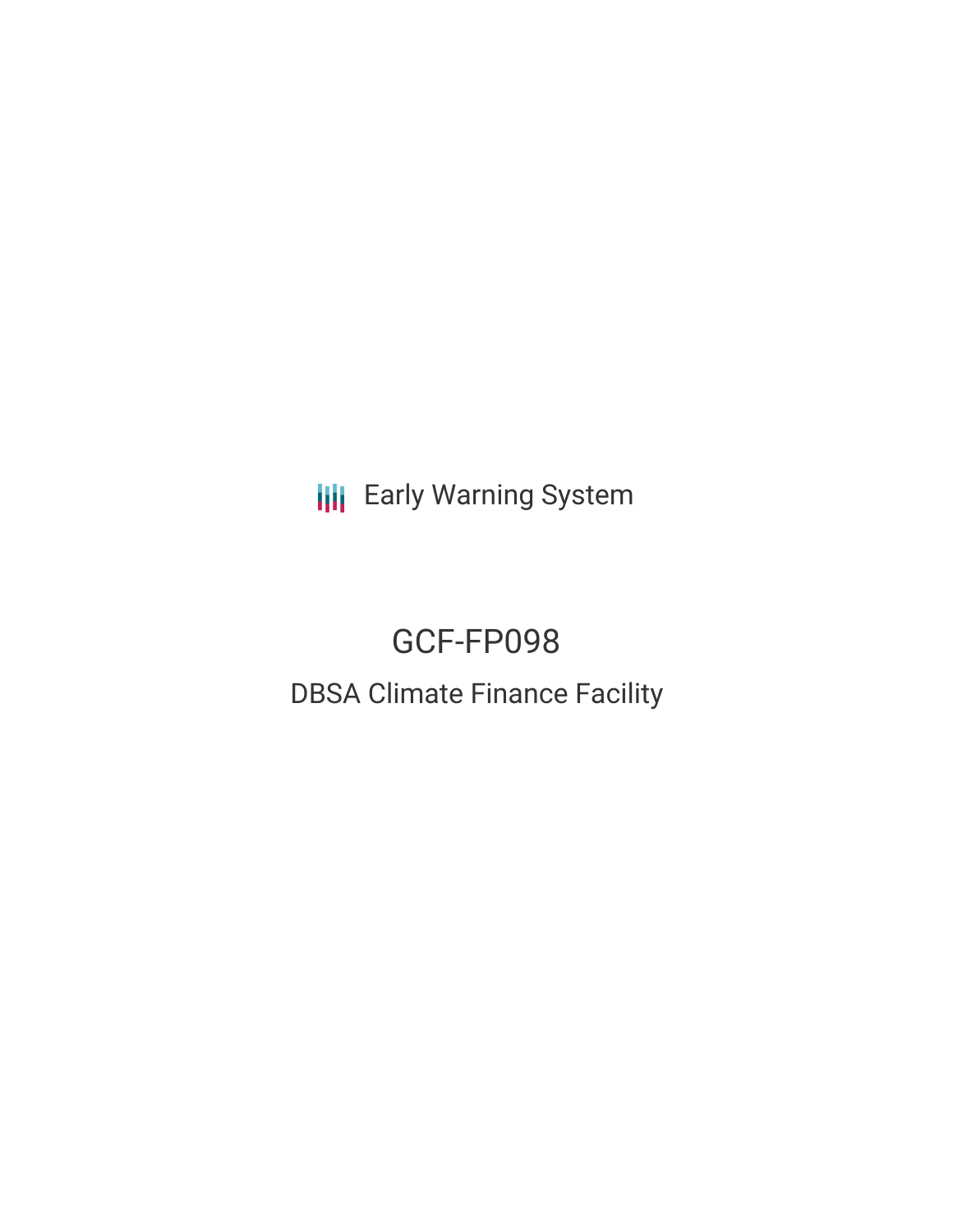# **Quick Facts**

| <b>Countries</b>               | Lesotho, Namibia, South Africa, Swaziland                                     |
|--------------------------------|-------------------------------------------------------------------------------|
| <b>Financial Institutions</b>  | Green Climate Fund (GCF)                                                      |
| <b>Status</b>                  | Approved                                                                      |
| <b>Bank Risk Rating</b>        | B                                                                             |
| <b>Voting Date</b>             | 2018-10-19                                                                    |
| <b>Borrower</b>                | Development Bank of Southern Africa (DBSA)                                    |
| <b>Sectors</b>                 | Education and Health, Energy, Infrastructure, Transport, Water and Sanitation |
| <b>Investment Type(s)</b>      | Grant, Loan                                                                   |
| <b>Investment Amount (USD)</b> | $$55.61$ million                                                              |
| <b>Loan Amount (USD)</b>       | $$55.00$ million                                                              |
| <b>Grant Amount (USD)</b>      | $$0.61$ million                                                               |
| <b>Project Cost (USD)</b>      | $$170.55$ million                                                             |
|                                |                                                                               |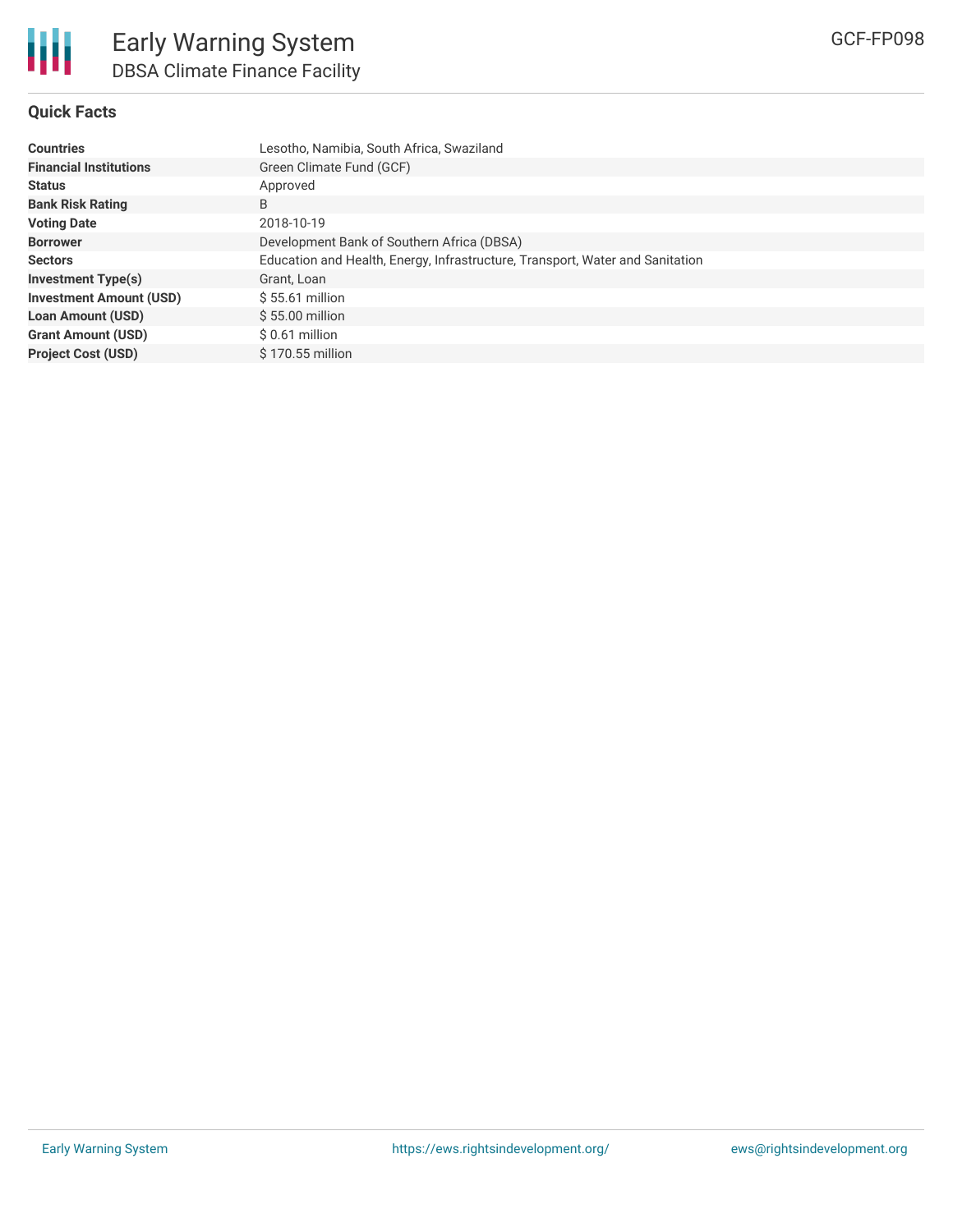# **Project Description**

GCF results areas

- Energy generation and access
- Transport
- Buildings, cities, industries and appliances
- Health, food and water security
- Livelihoods of people and communities
- Infrastructure and built environment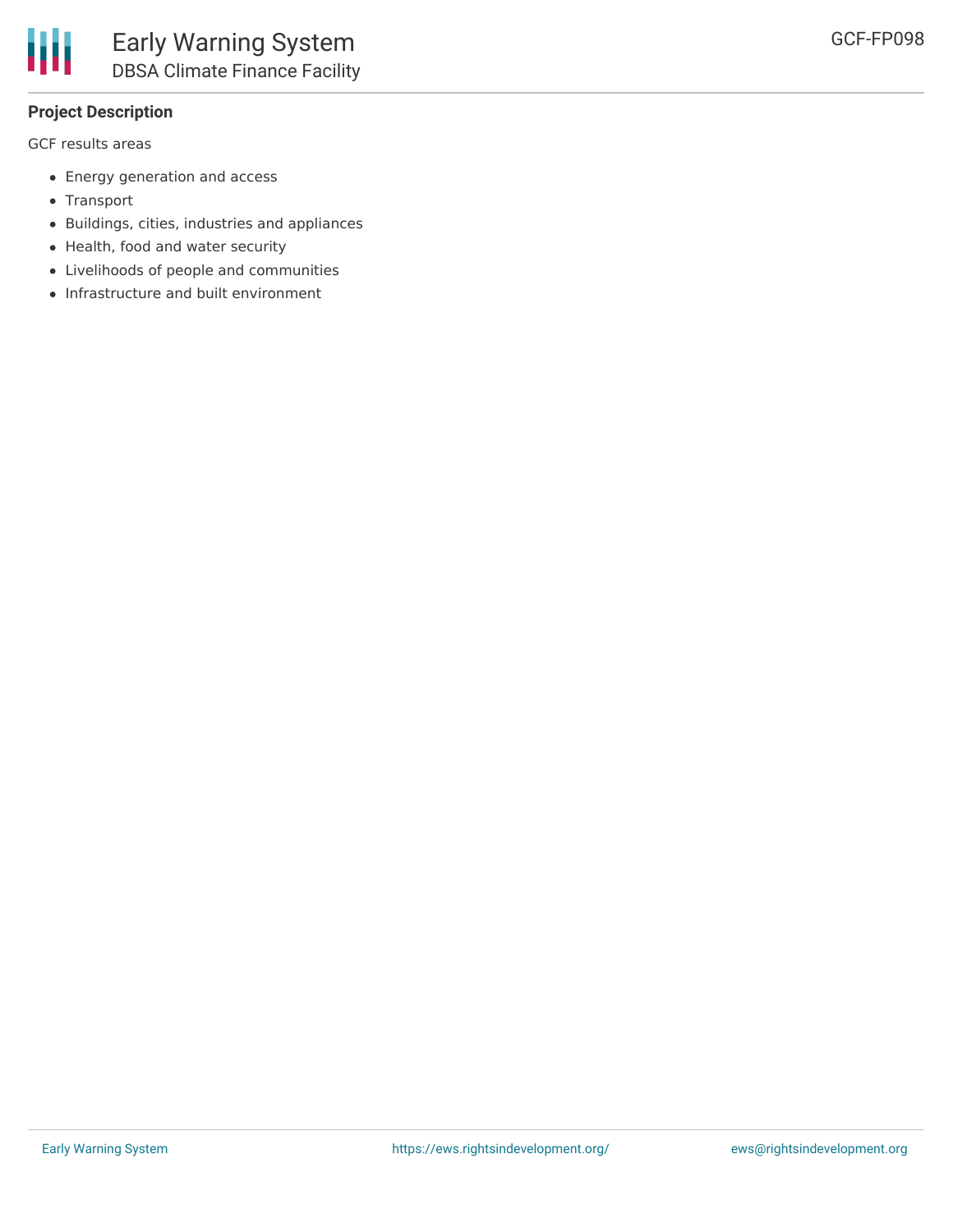# **Investment Description**

• Green Climate Fund (GCF)

# **Financial Intermediary**

Financial Intermediary: A commercial bank or financial institution that receives funds from a development bank. A financial intermediary then lends these funds to their clients (private actors) in the form of loans, bonds, guarantees and equity shares. Financial intermediaries include insurance, pension and equity funds. The direct financial relationship is between the development bank and the financial intermediary.

[Development](file:///actor/1442/) Bank of Southern Africa (Financial Intermediary)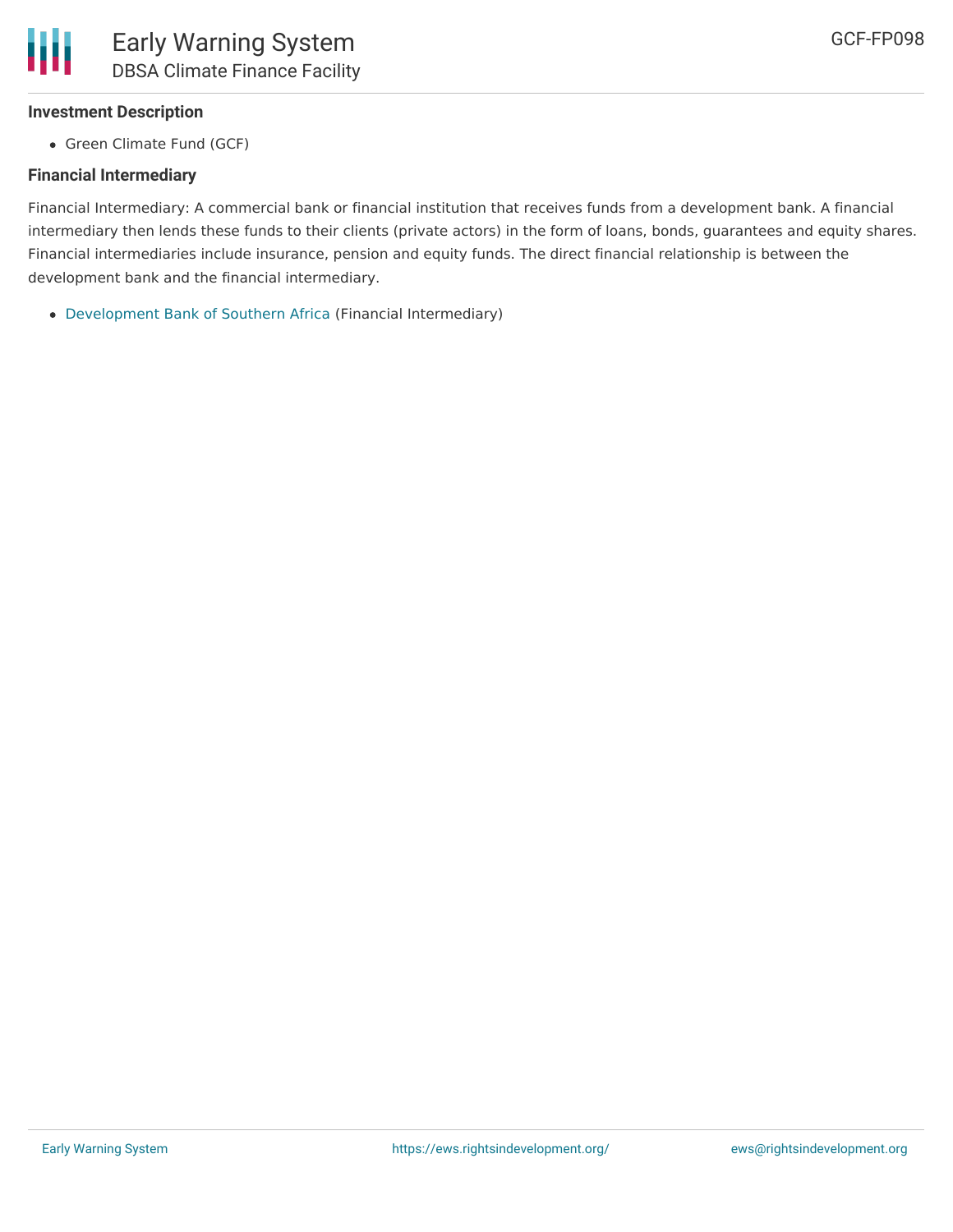# **Contact Information**

# **Development Bank of Southern Africa (DBSA):**

Mr. Mohale Rakgate Tel: +27 11 313 3179 mohaler@dbsa.org Ms. Nomsa Tilly Zondi Tel: +27 11 313 3491 [nomsaz@dbsa.org](mailto:nomsaz@dbsa.org)

#### **NDA/FP IN LESOTHO:**

Ministry of Energy, Meterology and Water Affairs Mrs. Mabafokeng Felesiah Mahahabisa Work: +266 2231 7250 Work: +226 2232 4376 Fax: +266 2232 5057

Maqhanolle Tsekoa

#### **NDA/FP IN NAMIBIA:**

Ministry of Environment and Tourism Mr Petrus Muteyauli Work: [pmuteyauli@met.gov.na](mailto:pmuteyauli@met.gov.na) Work: +264 61 284 2701 Fax: +264 61 240 339

Mr. Teofilus Nghitila Work: [nghitiia@met.na](mailto:nghitiia@met.na)

Mr. Jonathan Kamwi Work: [okamwii@met.na](mailto:okamwii@met.na)

#### **CSOs IN NAMIBIA:**

Environmental Investment Fund (EIF) Benedict Libanda

### **NDA/FP IN SOUTH AFRICA:**

Department of Environmental Affairs Ms. Nosipho Ngcaba Work: [nngcaba@environment.gov.za](mailto:nngcaba@environment.gov.za) Work: +27 12 339 9007 Work: +27 12 359 3611

#### **CSOs IN SOUTH AFRICA:**

African Climate Finance Hub (ACFH) Richard Calland

African Center for a Green Economy (Africege) Mao Amis

ActionAid International